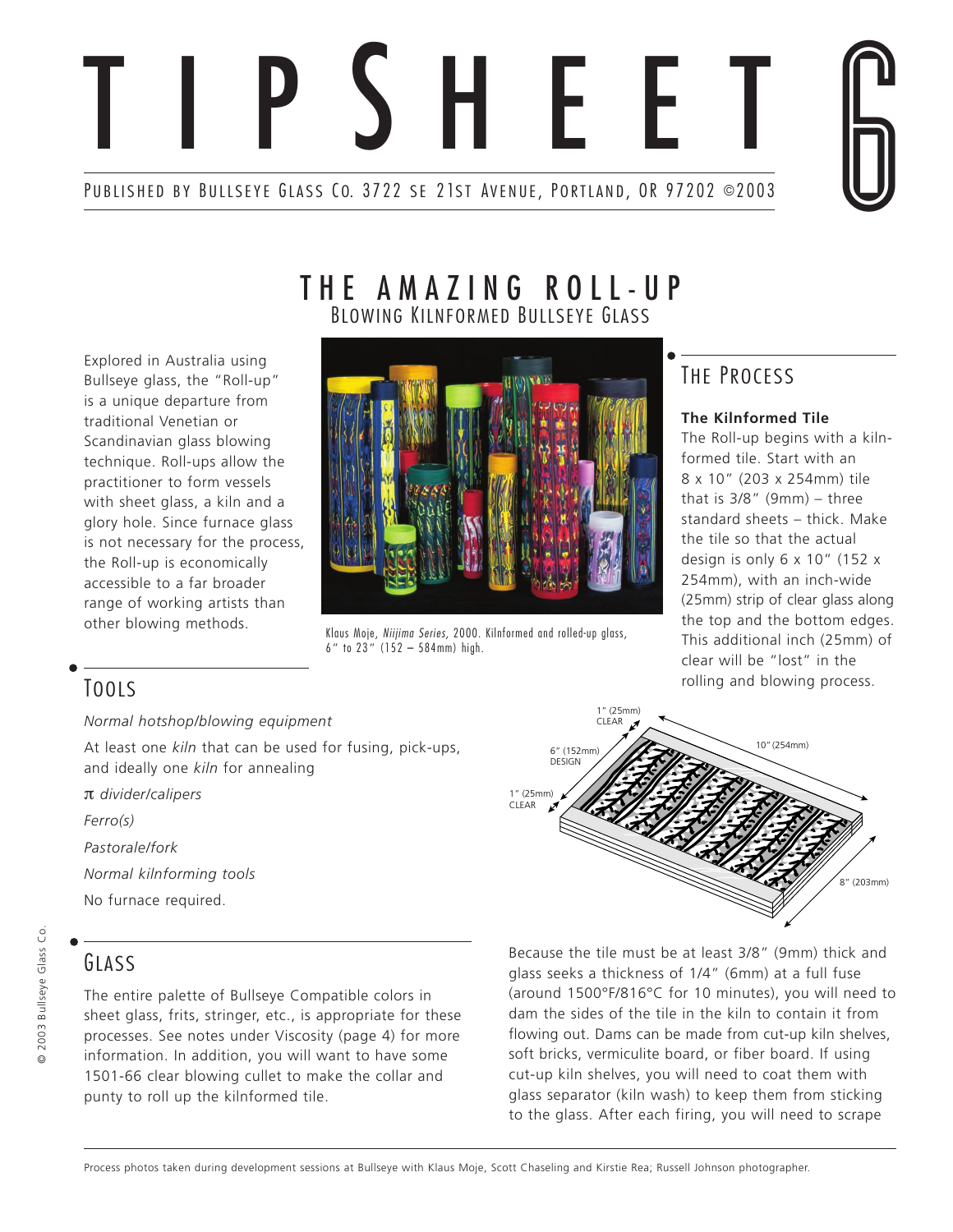this material off and reapply it. If working with softbrick, vermiculite, or fiber board, you will need to use strips of fiber paper as gaskets to keep the dams from sticking to the glass.



Although all kilns fire differently, the full fuse schedule used to fire tiles for rolling up is usually the following (in a Paragon GL 24AD):

| <b>RATE/DPH</b>                       | <b>TEMPERATURE</b>            | <b>HOLD</b> |
|---------------------------------------|-------------------------------|-------------|
| 600°F • 333°C                         | $1250^{\circ}F$ • 677°C       | :30         |
| AFAP <sup>1</sup>                     | $\approx$ 1500°F • 816°C      | :15         |
| AFAP <sup>2</sup>                     | 960°F $\bullet$ 516°C         | :45         |
| 100°F • 55°C                          | 700°F • 371°C                 | :00         |
| AFAP                                  | $80^{\circ}$ F $\bullet$ 27°C | :00         |
| 1 Ac East As Dossible Luse full power |                               |             |

As Fast As Possible – use full power.

2 As Fast As Possible – cut kiln power using controller. We do not advocate crash cooling. Leave your kiln closed, allowing it to cool naturally.

Once the piece is cool and has been at room temperature for 24 hours, the two edges of the tile that will be



joined together in the roll-up process should be beveled so that they will meet evenly and cleanly for a strong seal. This bevel will be right around 30 degrees, and will vary with the size of the piece. The thicker the piece, the more important the bevel will be to properly closing the seam.

Load the beveled tile into a pick-up kiln on a prepared ferroA and bring it slowly up to temperature. A front loading kiln with the shelf at around hip height will be  $T$ OO MUCH BEVEL **TOO MUCH EXAMPLE TO PULL CONDUCT** TOO MUCH BEVEL  $\pi$  DIVIDERS

ferros out with the pastorale than a top loading kiln. The heat-up schedule for the tiles in the pick-up kiln is:

| <b>RATE/DPH</b> | <b>TEMPERATURE</b>                 | <b>HOLD</b> |
|-----------------|------------------------------------|-------------|
| 350°F • 194°C*  | $1115^{\circ}F \cdot 600^{\circ}C$ | $8:00**$    |

\*Thicker tiles will need to be heated at a more conservative rate.

\*\*Hold for at least one hour at 1100°F/593°C before rolling up the tile. The hold time should correspond with the amount of time that you think it will take to get all of the tiles out of the pick-up kiln.



# STARTING THE ROLL-UP



### **Preparing the Collar**

Form a collar of clear glass on the end of a blowpipe.B This collar will be used to roll up the kilnformed blank off the ferro. Have the collar just a bit in from the end of the pipe so that heat doesn't close up the hole.

The thickness of the collar should be 1" (25mm), the same size as the "extra" clear glass on the edges of the kilnformed tile. The diameter of the collar should be the length of the kilnformed tile divided by  $\pi$  (3.14)<sup>C</sup>.



Another easy way to determine the diameter of the collar is to use a π divider, or calipers.

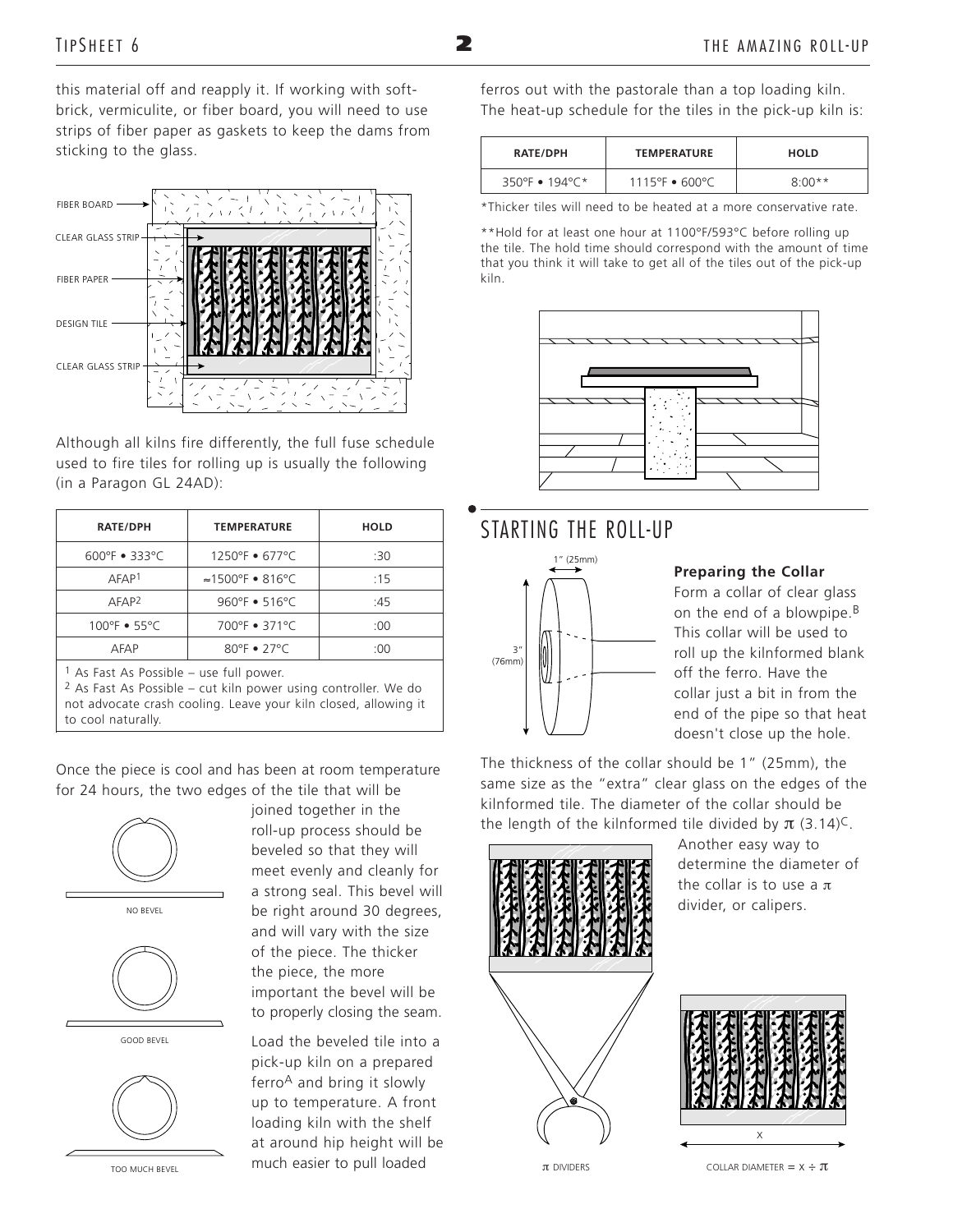As you are getting close to completing the collar, have an assistant take the kilnformed tile on the ferro out of the pick-up kiln with the pastorale and begin to heat it in the glory hole. It is essential that the entire tile receive even heat, so it may be necessary to pull it out of the glory hole and rotate the ferro 180° on the pastorale and then go back into the glory hole. As you are heating the tile, look for the very beginnings of orange heat and edges that are slightly softened. At this point, the tile is ready to be rolled up. $D$  During repeated heatings in the glory hole the bevelled edges will invariably soften and round-out, losing their angle. Be sure to reestablish the angle of the bevelled edges with a tagliol before attempting to roll the tile up.<sup>E</sup>

#### **Placing the Collar**

You will roll the tile up along the clear glass that borders the top of the design. Begin rolling about 2.5" (63mm) in from the beveled edge furthest from your body. Roll up the tile towards yourself. Stop rolling once the collar is 2" (51mm) from the beveled edge closest to you, lift the piece off of the ferro, and bring it to the glory hole to begin heating.



#### **Closing the seam**

After rolling up the tile, heating in the glory hole should be done using a "flipping" technique rather than constant turning. Heat the piece with the open edges of the cylinder face down until it begins to sag and then quickly turn the pipe 180 degrees so that the open edges of the cylinder are face up and the piece begins to sag in the other direction. Continue flipping the piece in this fashion until the piece becomes pliable. Bring the piece out of the glory hole with the seam facing down, and then flip the seam up when the gaffer is ready to begin closing the seam.

Begin joining the seam at the end furthest from the collar. Use two pairs of pincers to pull the beveled edges together, connecting the inside, front edge first. Then continue to draw the edges together towards the collar to close the seam. Use the back of your pincers or a tagliol to avoid excessive tool marks.





Next heat the piece to a marvering temperature and marver it until the seam is fully incorporated into the body of the vessel. Jacks can be used on the inside of the piece by an assistant while marvering to smooth the inside seam.



A Traditionally, ferros are made from 1/4" - 3/8" (6 - 9mm) mild steel and prepared with an even layer of fine clay. For the Roll-up process, especially when working with tiles thicker than 3/8" (9mm), this presents a problem. Invariably, it is difficult to get the kilnformed tile hot enough without also getting the steel ferro so hot that the clay separator spalls off of the ferro and sticks to the glass. An alternative is to use 1/2" (13mm) thick kiln shelves. Shelves should be cut so that there is approximately 1/2" (13mm) of space around the kilnformed tile. In other words, an 8 x 10" (203 x 254mm) tile would require a 9 x 11" (229 x 279mm) shelf. Mix a batch of separator at 1/3 alumina hydrate, 1/3 china clay, and 1/3 talc by weight and then mix it with water at a ratio of 1 part separator to 5 parts water by volume. Apply 5 coats of this mixture to the shelf and then dry it in the kiln at 500°F/260°C for 20 minutes.

 $B$  If working without furnace glass, you will need to make the collar from cullet. Theoretically, the collar can be made from any glass, because it will be cut off, and therefore need not be made of compatible glass. In practice, however, it should be the same glass as the kilnformed tile because then it will behave in the same way as the rest of the glass on the blowpipe. Have the cullet in a pick-up kiln (this can be the same kiln where the kilnformed tiles are holding at 1115°F/600°C). Heat the pipe until it is red hot and then pick up a very small chunk of glass. Work that chunk until it is gooey, then use it to pick up a larger chunk of glass on the side of the pipe. Continue in this fashion until you have completed the collar.

 $C$  It is better to err on the small side when making the collar.

D If the tile is too cold, it will be difficult to roll up and may crack. If the tile is too hot, it will stick to the ferro, or be very sloppy when you roll it up.

E Some practitioners prefer to use very light heats in the glory hole to preserve the beveled edge and to keep the ferro from becoming too hot and sticking to the tile. They rely instead on torching the center of the tile to heat it. This is especially true for thicker Roll-ups.